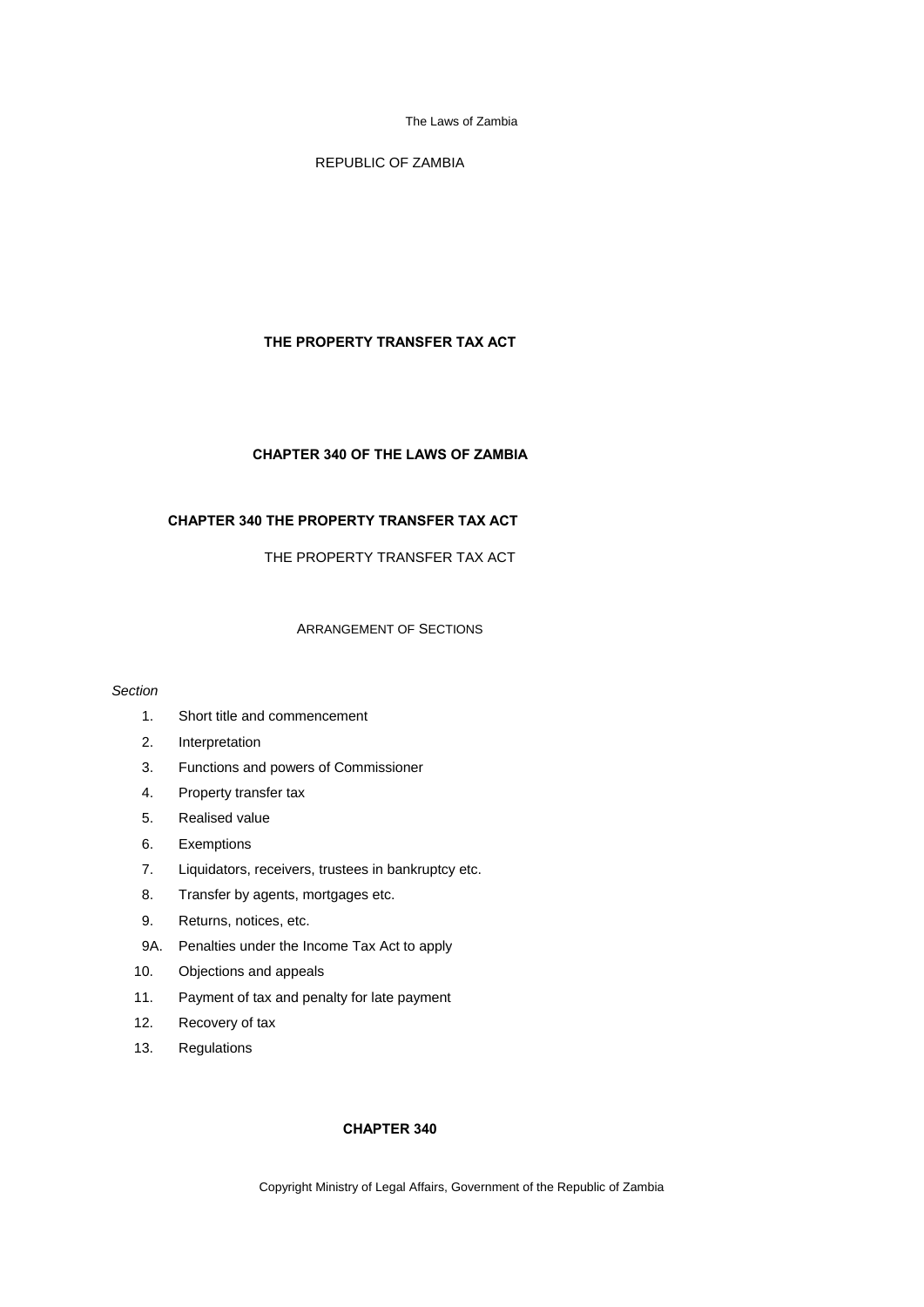## PROPERTY TRANSFER TAX *Act No*.

**An Act to provide for the charging and collection of a tax based on the value realised from the transfer of certain property in the Republic; and to provide for matters connected with or incidental to the foregoing.**

[30*th March*, 1984

**1.** This Act may be cited as the Property Transfer Tax Act, and shall come into operation on the 1st April, 1984. Short title and commencement

**2.** (1) In this Act, unless the context otherwise requires-

"Commissioner-General" means the Commissioner-General appointed under the Zambia Revenue Authority Act;

"immediate family" means a spouse, child, duly adopted child or step-child;

"land" includes any building, structure or other improvement thereon;

"person" includes a partnership;

"property" means-

- (*a*) any land in the Republic;
- (*b*) any share issued by a company incorporated in the Republic;
- "realised value" means the value, as calculated in accordance with the provisions of section *five*, of any property liable to tax;
- "Registrar" shall have the meaning assigned thereto in the Lands and Deeds Registry Act;

"share" includes any stock or any certificate or warrant relating to any share or stock;

"tax" means the property transfer tax charged under this Act;

"transfer"-

- (*a*) in relation to land, excludes-
	- (i) letting or sub-letting;

 (ii) leasing, under-leasing or sub-leasing, for a period of less than five years;

(*b*) in relation to a share, excludes the allocation of the same by the company to the member in whose name it is first registered.

(2) Unless the context otherwise requires, words and expressions not defined in this Act but defined in the Income Tax Act shall, in this Act, have the meaning assigned thereto in the Income Tax Act. Cap. 323 Cap. 323

Copyright Ministry of Legal Affairs, Government of the Republic of Zambia

Interpretation Cap. 321 Cap. 185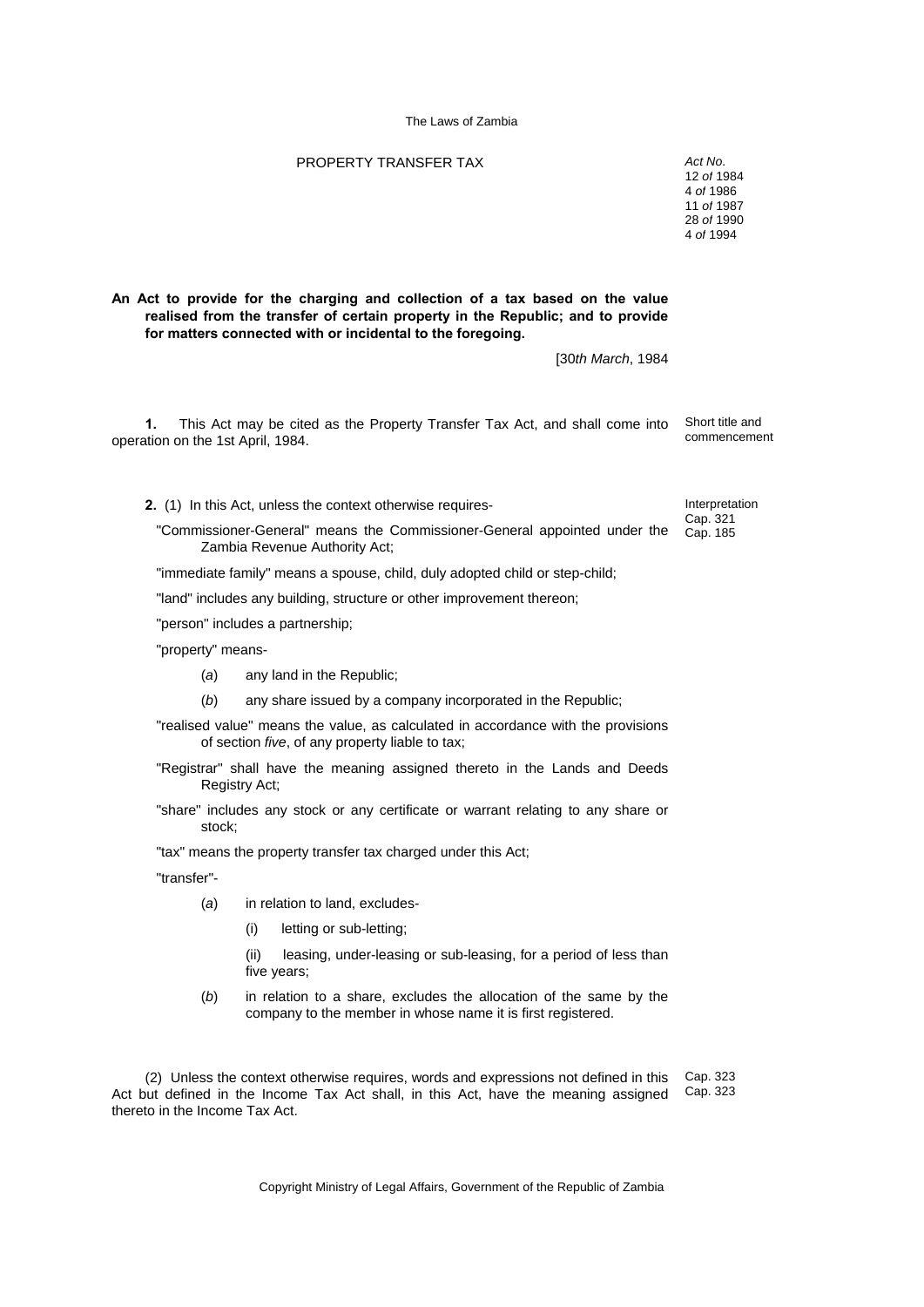**3.** (1) The Commissioner-General shall, subject to the direction of the Minister, be responsible for giving effect to the provisions of this Act, and shall for that purpose have

all the powers conferred on the Commissioner-General by the Income Tax Act. (2) The Commissioner-General may, by writing under his hand and subject to such conditions as he may specify, delegate to a Deputy Commissioner or to any officer in the Department of Taxes any power conferred, or any duty imposed, on him by this section. **4.** (1) Whenever any property is transferred, there shall be charged upon, and collected from, the person transferring such property a property transfer tax in accordance with the provisions of this Act. Property transfer tax (2) The rate of tax shall be two and one-half per centum of the realised value of the property. (3) For the purpose of establishing the taxable value of transactions, the Commissioner-General may use assessments done by the Government Valuation Department or any other relevant organisation he considers expedient. (*As amended by Act* 4 *of* 1984, 28 *of* 1990 *and No*. 4 *of* 1994)

**5.** (1) Where the property to be valued is land, the realised value shall be the price at which it could, at the time of its transfer, reasonably have been sold on the open market as determined by the Commissioner-General.

(2) Where the property to be valued is a share, the realised value shall be the price at which it could, at the time of its transfer, reasonably have been sold on the open market as determined by the Commissioner-General or its nominal value, whichever is the greater.

(3) Where the Commissioner-General determines that there has been unreasonable delay between the date on which the property is sold and the date on which it is transferred, and that as a result of such delay the value of the property is different at the two dates, the realised value of such property shall be the greater of the two values.

(4) Where a person transfers his property to a member of his immediate family, the realised value of such property shall be the actual price, if any, received therefor by such person.

(5) Where, within a group of companies, a company transfers property to another company (other than a company which is not resident in the Republic) within the same group and the Commissioner-General is satisfied that such transfer was carried out for the purpose of effecting internal organisation of that group, he may determine that such transfer shall have no realised value.

Copyright Ministry of Legal Affairs, Government of the Republic of Zambia

Functions and powers of Commissioner. Cap. 323

Realised value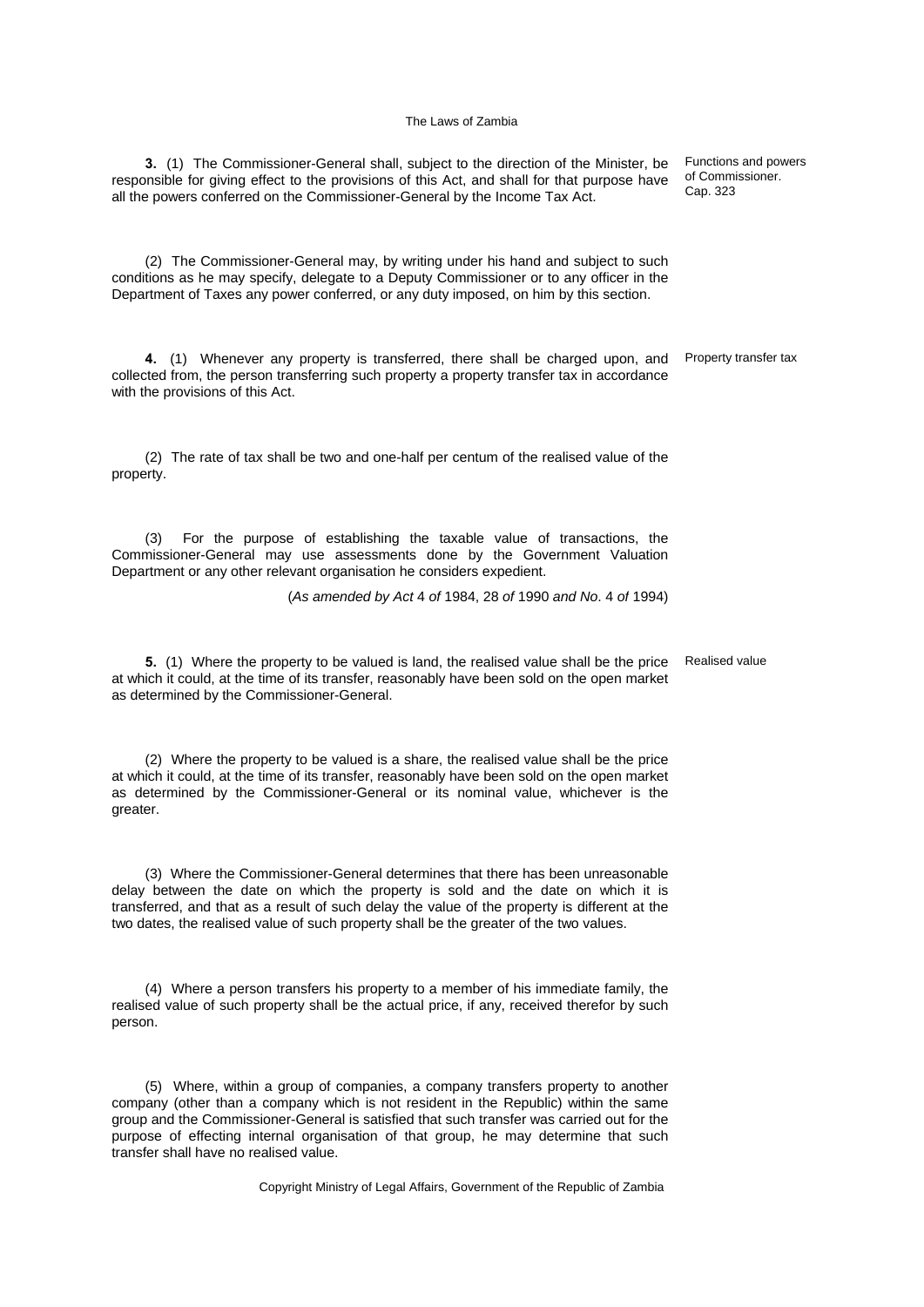|                                                                                                                                                                                                                                                | 6. (1) The following shall be exempt from the provisions of this Act:                                                                                                       | Exemptions |  |
|------------------------------------------------------------------------------------------------------------------------------------------------------------------------------------------------------------------------------------------------|-----------------------------------------------------------------------------------------------------------------------------------------------------------------------------|------------|--|
| (a)                                                                                                                                                                                                                                            | the Government;                                                                                                                                                             |            |  |
| (b)                                                                                                                                                                                                                                            | any foreign government;                                                                                                                                                     |            |  |
| (c)                                                                                                                                                                                                                                            | such international organisation, foundation or agency as the Minister may<br>approve for the purpose;                                                                       |            |  |
| (d)                                                                                                                                                                                                                                            | any charitable organisation or trust registered as such under the Income<br>Tax Act;                                                                                        | Cap. 323   |  |
| (e)                                                                                                                                                                                                                                            | any co-operative society registered under the Co-operative Societies Act;                                                                                                   | Cap. 397   |  |
| (1)                                                                                                                                                                                                                                            | the various organisations listed in paragraph $5(1)$ , $5(2)$ , $5(2)(a)$ and $5(2)$<br>(b) of the Second Schedule to the Income Tax Act;                                   | Cap. 323   |  |
| (g)                                                                                                                                                                                                                                            | any transfer of property by a shareholder of a company incorporated under<br>the Companies Act, if such transfer is his contribution towards the equity of<br>that company. |            |  |
| (2) Where property held in trust or constructive trust is transferred to another person<br>to hold in trust or constructive trust for the same beneficiaries, such transfer shall not be<br>liable to tax.                                     |                                                                                                                                                                             |            |  |
| (3) Where property is settled in trust for the benefit of a member of the immediate<br>family of the settler, the transfer of such property to the trustees or the transfer by the<br>trustees to such beneficiary shall not be liable to tax. |                                                                                                                                                                             |            |  |
| (4) Where property devolves upon death, the resulting transfer of such property<br>shall not be liable to tax if the transferee is a member of the immediate family of the                                                                     |                                                                                                                                                                             |            |  |

deceased; nor shall any intermediate transfer to or by an executor, administrator, personal representative or other person acting in similar capacity be liable to tax if such intermediate transfer is carried out to give effect to such devolution.

(5) The Minister may, by statutory order, exempt from tax any person, transfer or property, or any class thereof.

(*As amended by Act No.* 11 *of* 1987)

**7.** (1) Any transfer of property to a person in his capacity as a liquidator shall not be liable to tax.

Liquidators, receivers, trustees in bankruptcy etc.

Copyright Ministry of Legal Affairs, Government of the Republic of Zambia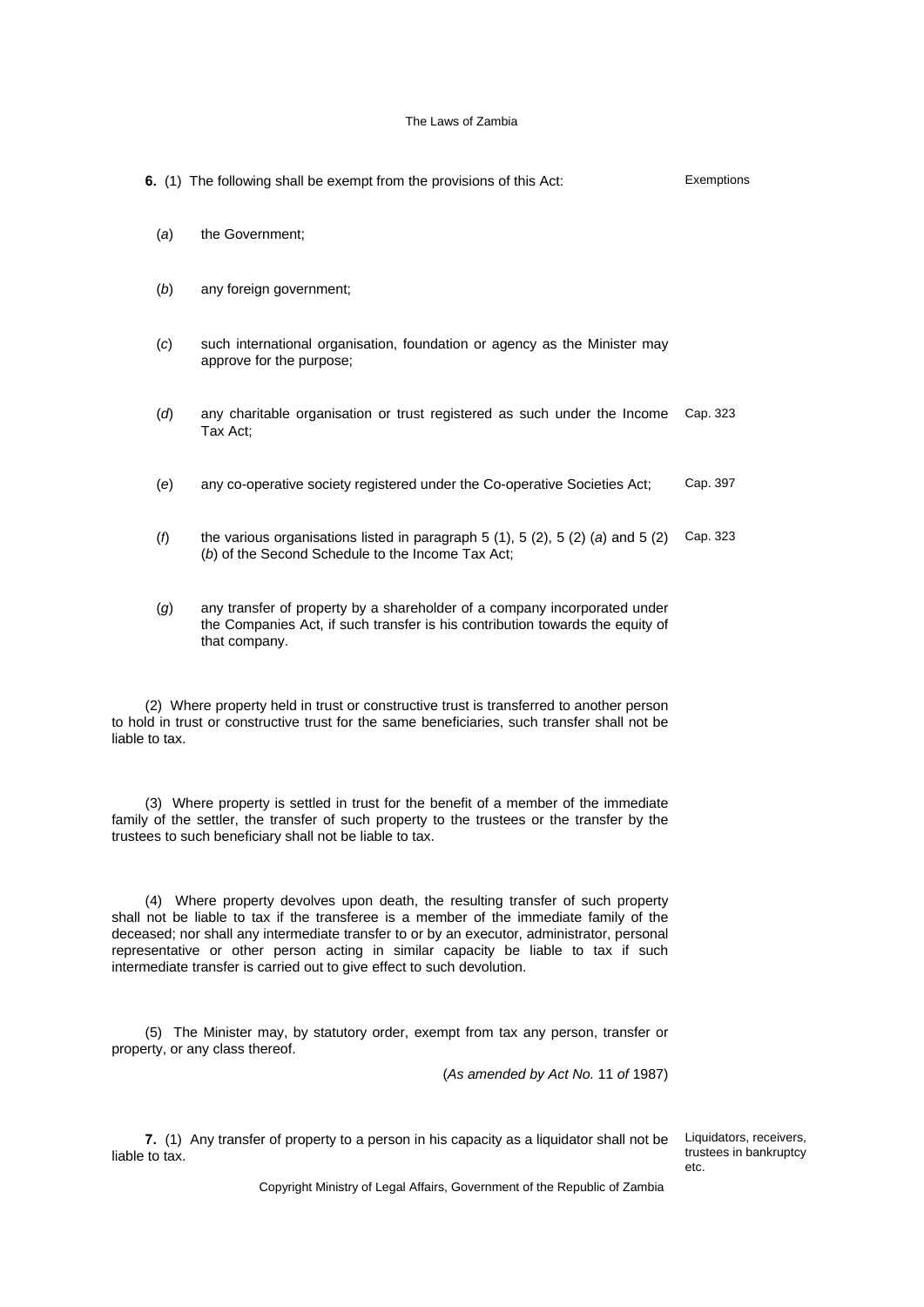(2) Where a person in his capacity as a liquidator holds any property belonging to a debtor, any transfer of such property by him to any person other than the debtor shall be liable to tax and the amount of such tax shall be recoverable from the liquidator.

- (3) In this section-
	- "debtor" includes a bankrupt or other person whose property has been placed in the hands of a liquidator for the purpose of settling the affairs or debts of such debtor, and in the case of a company, for the purpose of winding up such company;
	- "liquidator" includes receiver, trustee in bankruptcy, assignee in bankruptcy or under a deed of arrangement, or any other person acting in a similar capacity.

**8.** (1) Where a mortgagee transfers any mortgaged property to enforce his rights under a mortgage, the mortgagee shall be deemed to be an agent of the mortgagor and subsection (2) shall apply. Transfer by agents, mortgagees, etc.

(2) Where an agent, attorney, sheriff, or other person acting in the name of the owner or holder of any property transfers such property, the owner or holder of such property and such agent, attorney, sheriff or other person, as the case may be, shall both be jointly and severally liable for tax in respect of such transfer.

(3) In this section "mortgagee" includes any person entitled to security in any property, or to the benefit of a charge, encumbrance or other similar liability over any property, of another, and "mortgage", "mortgagor" and "mortgaged property" shall be construed accordingly.

**9.** (1) Every person who transfers any property, whether such property was transferred on his own behalf or on behalf of another, shall render a provisional return of tax in such form and giving therein such details of the property and the transaction as may be prescribed by the Commissioner-General. Returns, notices, etc.

(2) The provisional return referred to in subsection (1) shall be submitted-

- (*a*) in the case of land, to the Commissioner of Lands together with the application for consent to transfer such property;
- (*b*) in all other cases, to the Commissioner-General within thirty days of the transfer.

(3) The Commissioner of Lands shall satisfy himself that the details given in the provisional return received by him under sub-section (2) are correct and shall thereafter forward it to the Commissioner-General.

Copyright Ministry of Legal Affairs, Government of the Republic of Zambia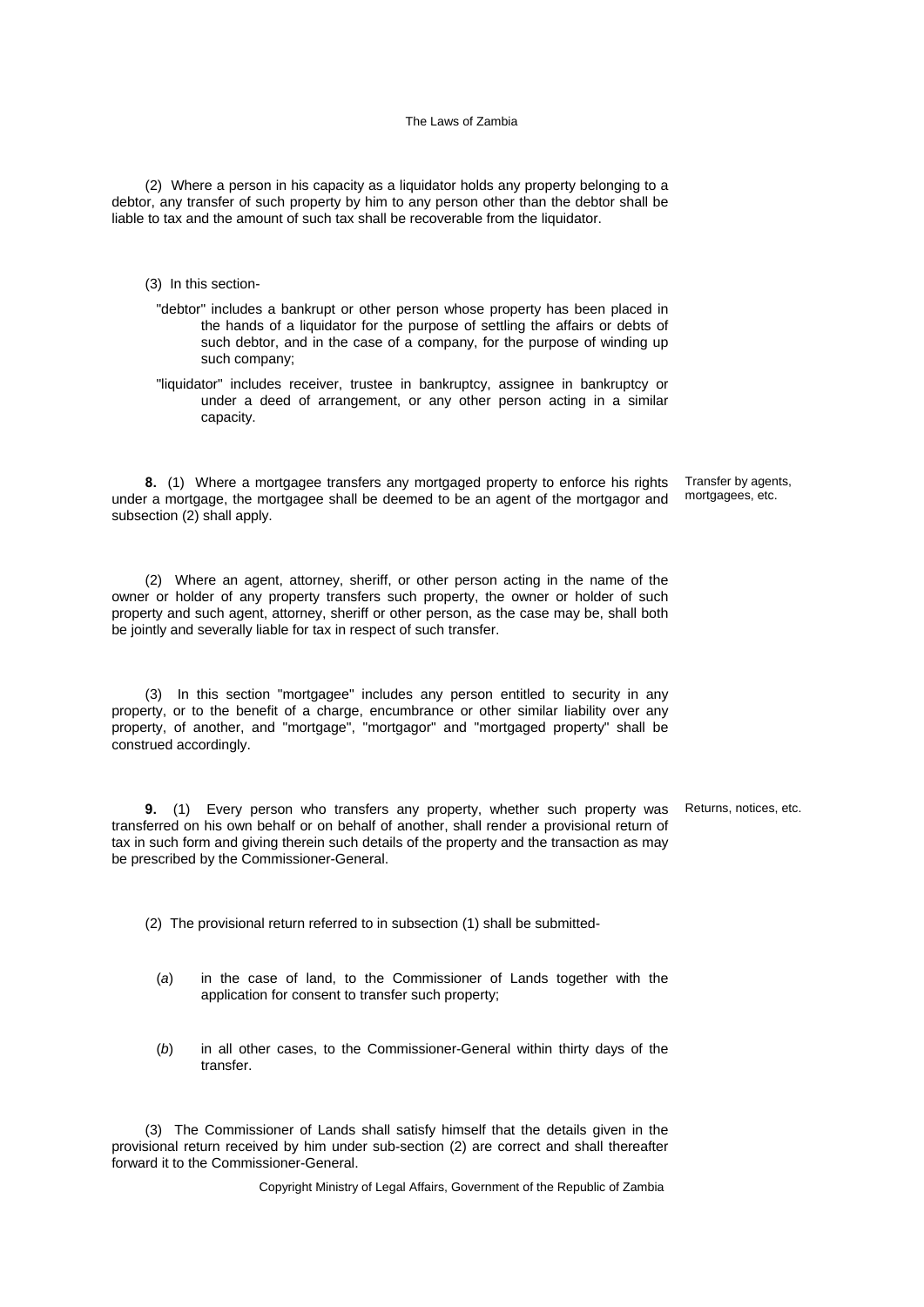(4) The Registrar shall not register any transfer of property unless he is satisfied that any tax due under this Act in respect of such transfer has been paid.

(5) Without prejudice to the other provisions of this Act, sections *forty-five*, *forty-six*, *forty-seven*, *forty-eight*, *fifty-seven*, *fifty-eight*, *sixty-six*, *sixty-nine* and *seventy* of the Income Tax Act shall apply, *mutatis mutandis*, in relation to the tax under this Act as they apply in relation to the tax under the Income Tax Act. Cap. 323

(6) An assessment shall be made in respect of every person liable to tax under this Act, and sections *sixty-three* to *sixty-nine* (inclusive) of the Income Tax Act shall apply, *mutatis mutandis*, in relation to the assessments under this Act as they apply in relation to the assessments under the Income Tax Act.

**9A.** Subject to the other provisions of this Act, the provisions of Part X of the Income Tax Act relating to offences and penalties shall apply, with necessary changes, to the offences and penalties under this Act.

(*As amended by Act No*. 11 *of* 1987)

**10.** Any determination or assessment made under this Act may be objected to or appealed against by the person affected thereby; and without prejudice to the other provisions of this Act, the provisions of Part XI of the Income Tax Act relating to objections and appeals shall apply, *mutatis mutandis*, in relation to objections and appeals under this Act as they apply in relation to objections and appeals under the Income Tax Act.

**11.** (1) The tax shall become due and payable within fourteen days of the date of issue of the assessment in respect thereof.

(2) Where any amount of tax is not paid within the period specified in subsection (1), a penalty equal to five per centum of the unpaid amount shall be charged for each month or part thereof for which the tax remains unpaid; and for the purposes of recovery and collection such penalty shall be deemed to be part of the tax.

(3) (*a*) Where any amount of tax or penalty due is not paid within the period specified in sub-section (1), such an amount shall attract interest at the rate prescribed in paragraph (*b*) and shall continue to attract such interest until such date as the payment of the tax has been remitted;

(*b*) the rate of interest prescribed for the purpose of paragraph (*a*) shall be the discount rate published from time to time by the Bank of Zambia plus two per centum per annum.

(*As amended by Act No*. 4 *of* 1994)

Cap. 323

Cap. 323 Cap. 323

Penalties under Income Tax Act to apply. Cap. 323

Objections and appeals Cap. 323 Cap. 323

Payment of tax and penalty for late payment